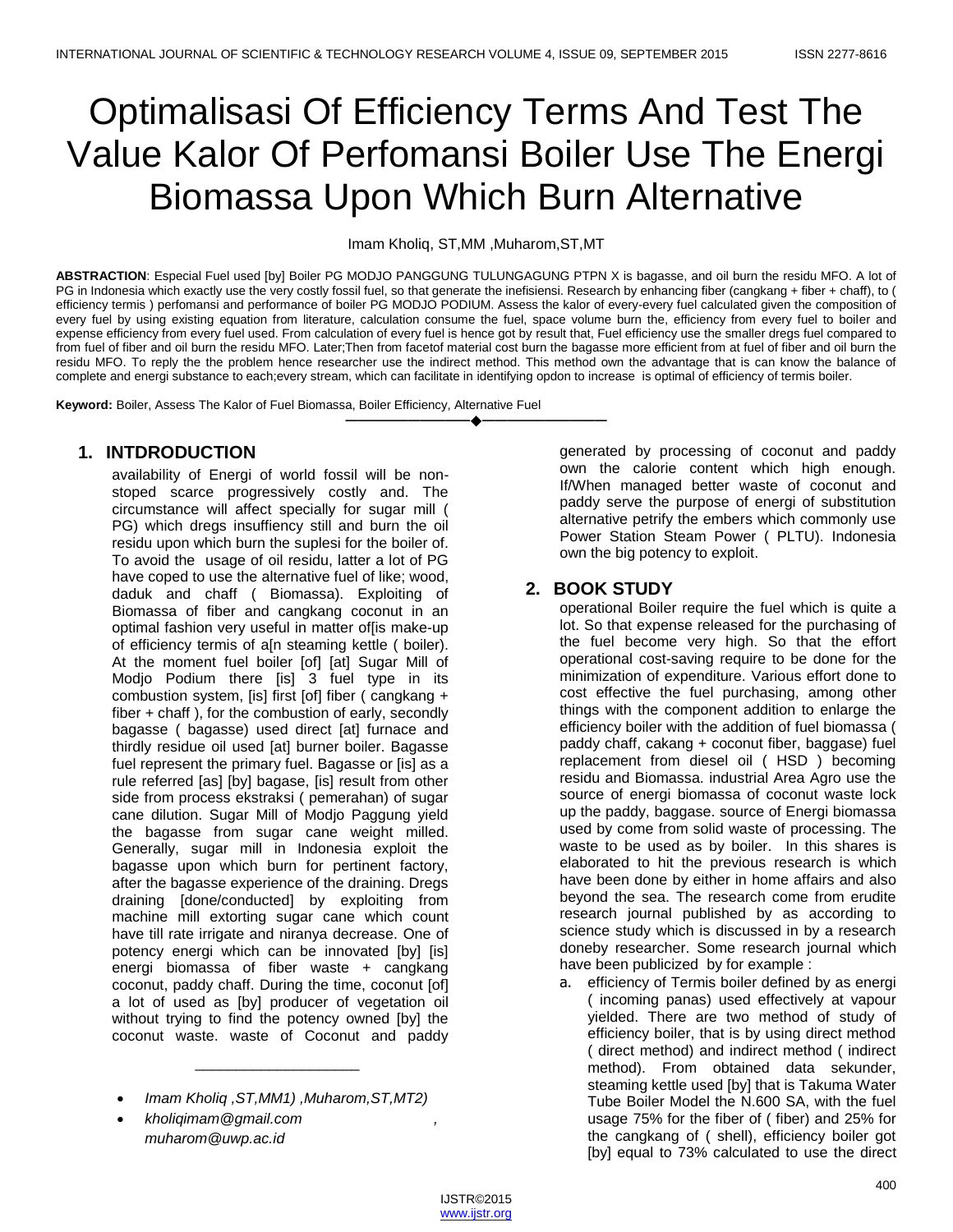method ( direct method). making weakness in evaluating efficiency boiler use the direct method is the method [do] not show promise about cause and various loss having an effect on in system. This matter push the researcher to check the the phenomenon use the indirect method ( indirect method).

- b. Dalimunthe ( 2006) in its journal phrase that storey;level of efficiency of combustion of liquefied natural gas of boiler use the teared method equal to 71%. Compared to storey; level of efficiency boilerof above 80%, hence the boiler less be efficient. inefficient Boiler, possibility of because of big enough ekses air and also hot loss by gas throw away, for that efficiency boiler require to be improved again till reach the its efficiency [1]
- c. J. Barroso et al. (2003) dalam jurnalnya menyimpulkan tingkat efisiensi termal ampas tebu pada boiler yang dihitung menggunakan metode tak langsung dapat dilihat pada grafik dibawah ini :





For all analysed boiler, optimal value from this ratio stoikiometrik range from 1,5 and 1,55, to entire/all fast gyration of mass flow condense the, contrast with the ratio stoikiometrik used by before this research that is 1,8. This result is very making moderate of decision making by engineer and operator boiler, what can now easily control the boiler for the performance of optimal [ 2]. Heat which is passed to [by] fluid in boiler come from combustion process by assorted [of] fuel type which can be used, ligneous, coal, diesel fuel / petroleum, and gas. With the existence of technological progress, nuclear energy [is] also used as [by] a hot source at boiler. Burden of Sepesifik Space Burn : A lot of kalor discharged by association of space volume burn the time association ( Qbb). ( Btu / ft3 of clock or kkal / m3 clock) [ 1]. If fuel formation known, countable to hence sum up the requirement of combustion air for the combustion of perfect. [ 2]. Heat which is passed to by fluid in boiler

come from combustion process by assorted of fuel type which can be used, ligneous of batubara,solar / petroleum, and gas. With the existence of technological progress, nuclear energy is also used as by a hot source at boiler. Burden of Sepesifik Space Burn : A lot of kalor discharged by association of space volume burn the time association ( Qbb). ( Btu / ft3 of clock or kkal / m3jam) [ 1]. If fuel formation known, countable to hence sum up the requirement of combustion air for the combustion of perfect. [ 2] Indonesia as Agricultural country of a lot of yielding waste of agriculture and plantation which less be exploited by the example lock up the paddy and coconut coir. The waste represent the the biomassa represent the source of energi alternative. what is if processed by together with coal waste will become a[n solid fuel of broader brand its use upon which burn the alternative offis so-called biobriket. Natural resources of Indonesia become the especial consideration convert the energi of oil and gas to biomassa. Biomassa represent the natural substance is which is usually considered to be a garbage and often annihilated by burned. It is important to know that Indonesia represent the biggest agricultural country to able to memasok of source of raw material biomassa, good from budidaya involve and also agriculture waste, ranch, and plantation. Where source of energi biomassa have the advantage for example :

- Source energi can be exploited continuously because in character which renewable resources
- Source energi relative [do] not contain the sulphur element, so that [do] not cause the air pollution as that happened [at] fossil fuel
- of Exploiting of energi biomass also improve the efficiency of exploiting of agriculture waste, ranch, and plantation

election of Waste of coir of coconut and paddy chaff as energi alternative caused by because this waste is very often thrown so that cause the environmental contamination. At factory of processing of solid coconut sawit waste of cangkang and coconut coir in the year 2004 reaching 5,47 million ton of while according to Winaya, ( 2008), Indonesia as agricultural country have about 60.000 machine of penggiling paddy which is gone the round of the totality area with the gyration produce the paddy chaff 15 million ton of per year, this prove that coconut coir and also lock up the paddy (it) is true very have potency [to upon which burn the alternative of while at especial permanent bottom ash upon which representing solid waste [is] rest of combustion from embers stone which still own the carbon content and assess the kalor. Kementrian Environment ( 2006) expressing that bottom ash of result of from grate system contain the fixed carbon with the calorie value of equal to 3000 kkal / singk.

# **3. RESEARCH METHODOLOGIES**

# **3.1 Variable Taken**

this examination is examination variable to get the value of kalor fuel that is high heating value ( HHV)

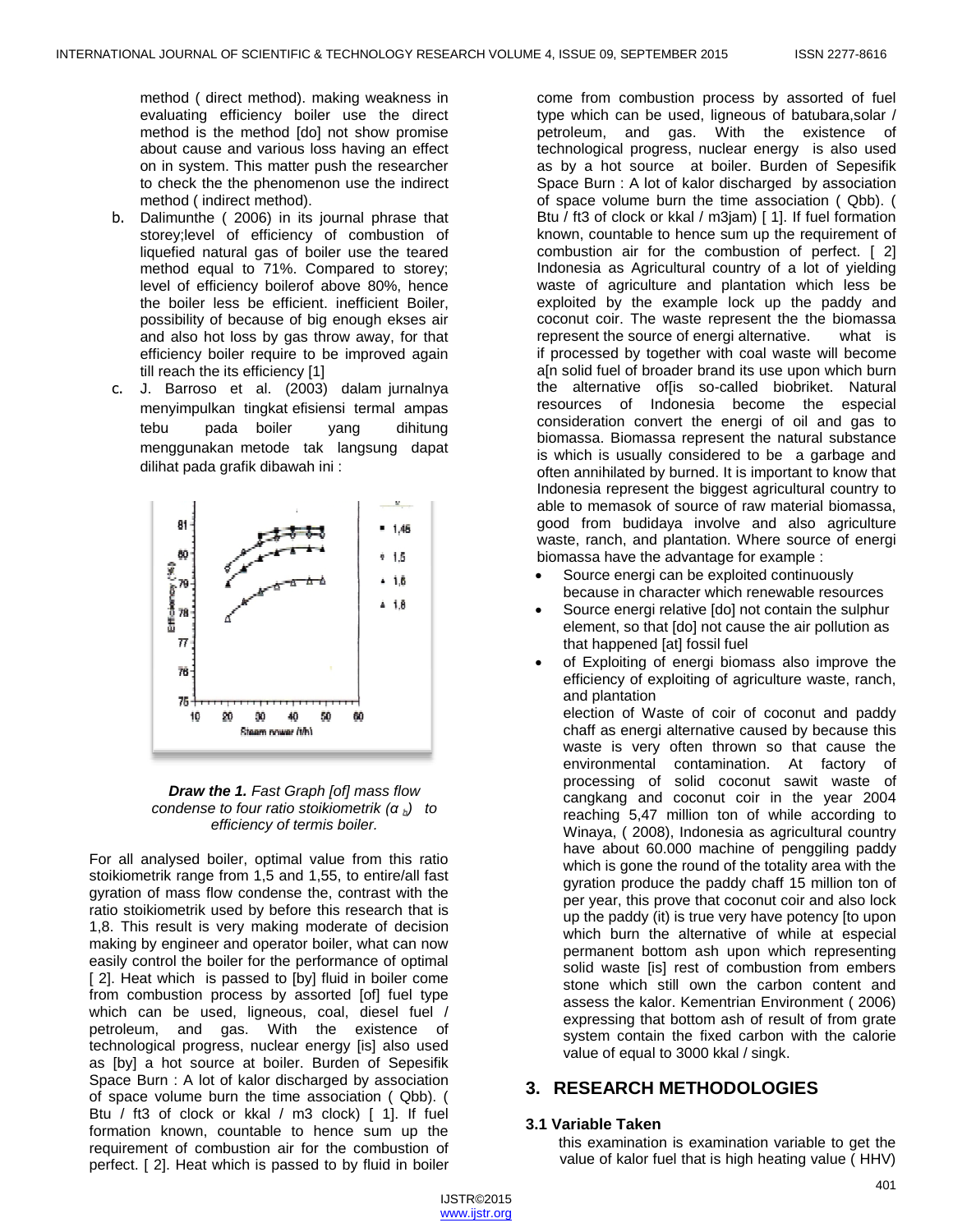And low heating value ( LHV ) Examination Procedure:

- 1. Cleaning tube bomb from rest of previous examination
- 2. Consider the fuel to be measured with the weighing-machine of equal to 0,15 gram 3. Measuring fuel volume
- 3. Preparing strand of metal for the penyala of by furling it and install it handle penyala attached [at] [cover/conclusion] bomb
- 4. Placing cup contain the fuel at the end of handle penyala
- 5. Closing bomb powerfully after attached by ring-O by turning around the cover
- 6. Filling Oxygen into bomb with the pressure 30 bar
- 7. Placing bomb which have been attached [by] into metre calorie
- 8. Including cooler water as much 1250 mL
- 9. Closing calorimeter with its cover
- 10. Animating churn irrigate the cooler of during 5 minute of before enkindling conducted.
- 11. Reading and noting temperature irrigate the cooler
- 12. Animating enkindling
- 13. Swirling cooler water of during 5 minute after enkindling take place
- 14. Reading and noting to return the temperature irrigate the cooler
- 15. Killing churn
- 16. Preparing to return the equipments for the examination of hereinafter
- 17. Reenacting measurement as much 5 multiply the berturut turut to an fue which is test measure. Result of examination is price average from fifth result of measurement.

# **3.2 Population and Sampel**

Population from this research is waste of biomassa cakang + fiber of coconut and paddy chaff. Sampel which is taken away from by waste of biomassa coconut that is in the form is sampling, where based by for certain consideration because of its amount quantitatively is big enough.

# **Data Collecting**

## **3.2.1 Data collecting for**

## **a. Variable of free,**

conducted by using ratio scale ( comparison scale). In the following is tables comprising each;every element or member from population taken by as sampel there with ratio scale to be tested:

*Tables 1: tables Sampel therewith rasioSampel Ratio*

|  | (%) Serabut  | $\sim$ $\sim$ | 25 |
|--|--------------|---------------|----|
|  | 40 60 75 100 |               |    |

Cangkang 50 37,5 30 20 12,5 -

Sekam 50 37,5 30 20 12,5 -

## **b. Variable control, conducted by**

using indirect method ( indirect method) or [is] also recognized with the hot loss method ( heat loss). Reference standard to test the boiler by using indirect method is British Standard, BS 845:1987 and USA of Standard of ASME PTC-4-1 Power Test The Code Steam Generating Units [ 3]. Following [is] step [of] performed within using indirect method:

- **Phase I : Calculating theoretical air requirement**  $(11, 43 \times C) + 34, 5 \times H2 - O2/8 + (4, 32 \times S)$ 100 kg /kg fuel
- **Phase II : : Calculating gratuity of air excess which (EA)** persen O2× 100 21 − persen O2
- **Phase III : Calculating air mass in fact which / kg** Fuel (AAS)
	- 1  $+E\overline{A}$  x udara teoritis x 100
- Phase IV : Approximating entire/all hot loss

1. percentage of heat Loss which is resulted from bya gas throw away dry

$$
Li = \frac{m \times Cpfg \times (Tfg - Ta) \times 100}{\text{GCVfuel}}
$$

2. hot Loss percentage because water evaporation formed by caused by its is H2 in

Fuel

$$
L2 = \underline{9 \times H2(584 + Cpss(Tfg - Ta)}\square
$$

GCVfuel

3. hot Loss percentage because rate evaporation irrigate in fuel

 L3 =M 584 + Cpss(Tfg – Ta GCVfuel

4. hot Loss percentage because rate evaporation irrigate in air.

$$
L4 = \underline{AAS \times kelembaban udara \times Cpss(Tfg-Ta)x}
$$
100

**GCVfuel** 

5. hot Loss percentage because fuel which [is] not burnted in ash flown / fly ash

L5 = total abu terkumpul per kg bahan bakar yang terbakar x GCVfa

## GCVfuel

6. hot Loss percentage because fuel which [is] not burnted in ash under / bottom ash

L6 = total abu terkumpul per kg bahan bakar yang terbakar x GCVba

#### **GCVfuel**

7. hot Loss percentage because radiasi and koveksi and also other;dissimilar loss [is] which [is] not counted Generally loss of effect [of] of lower radiasi convection and for the boiler of larger ones and higher for the boiler of smaller. Assess the loss of radiasi and convection [is] usually determined from graph of standard of American Boiler Manufacturers Association ( ABMA) [ 4] what [is] presented [at] picture hereunder .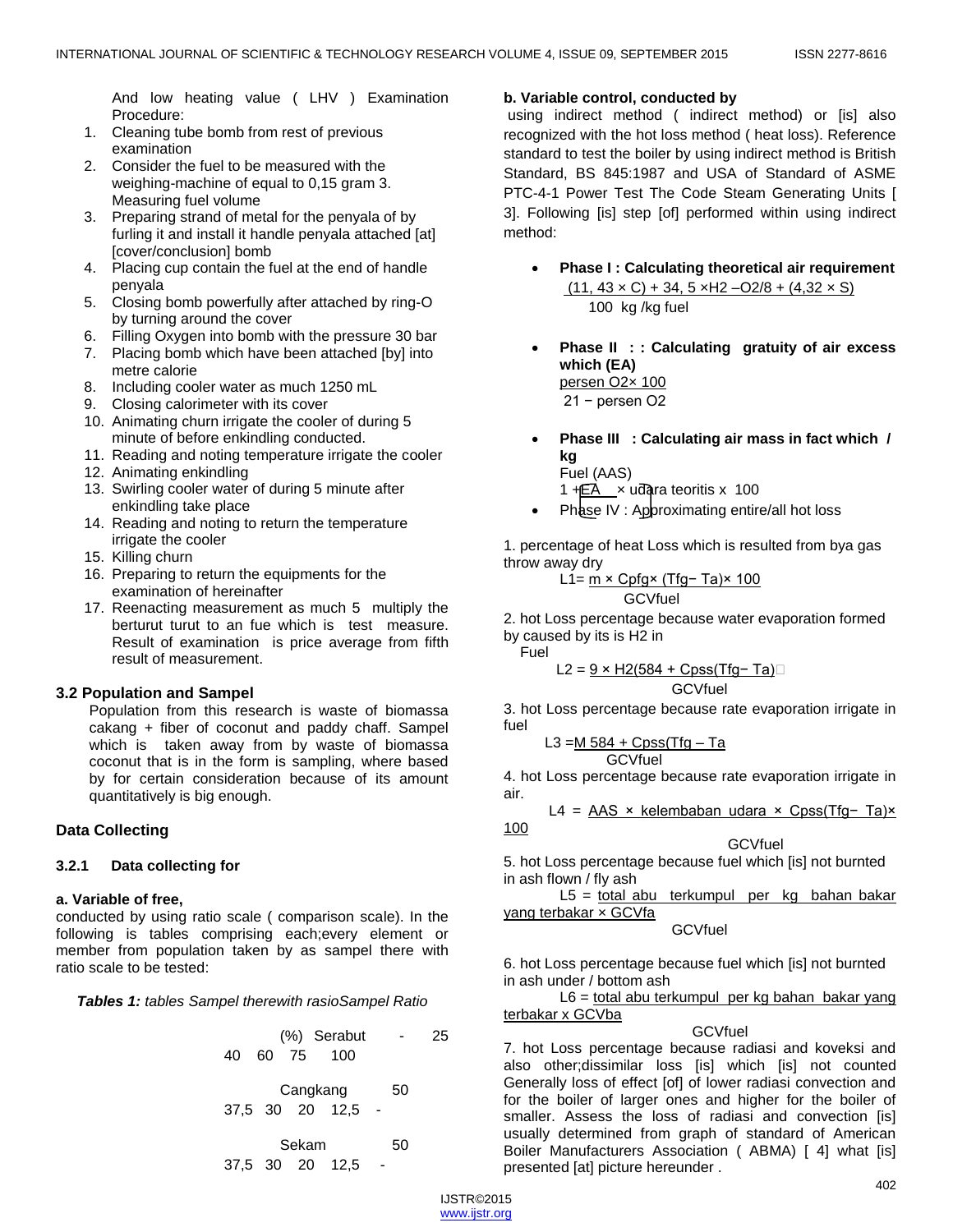

*Draw the 2. Graph showing loss of radiasi and convection as according to accelerateing mass flow [of] vapour yielded [by] boiler*

#### **3.3 Used Formula**

As for formula used and support shall be as follows

- 1. Assess the kalor for ( Countable HHV) with the formula  $HHV = (T2-T1-Tkp)X$
- [Limited partner, cv] (kJ / kg) [1] 2. value Kalor [of] under ( Countable LHV) with the
- formula LHV = HHV 3240 kJ /kg  $[2]$
- 3. If/When [done/conducted] [by] n multiply the examination

Hence: n n

$$
\Sigma HHV
$$
  
\n
$$
HHV = \frac{[H]}{[H]} = \frac{[KJ/kg]}{[3]}
$$
  
\n
$$
LHV = HHV - 3240 \text{ kJ/kg [4]}
$$
  
\n
$$
Tata-rata
$$

Where :

 $T1 = Water Temperature child [by] before flamed$ [by] 27,420C

 $T2 = T$ emperature irrigate the cooler after enkindling 27,690C

 $Tkp =$  increase of temperature of effect [of] of strand of metal [of] menyala 0,05 0C

> [Limited partner,cv] = Hot [of] type bomb the calorimeter 73529,6 kJ/ kg0C

4. Fuel requirement:

$$
w_f = \frac{W_s \square (h_{\sup} \square h_a)}{nk(LHV)} \qquad [5]
$$

5. Analyse the space volume burn

$$
V_{rb} = \frac{W_f (LHV)}{H_{rv}} \qquad [6]
$$

6. Sum up the air of fuel combustion

$$
U_{og} = \frac{100}{23,1} \times (2,67 \text{ C} + 8 \text{ H} -
$$
  
O + S) kg udara/kg bb [7]

7. efficiency Boiler (η<sub>b</sub>)  
\n
$$
\eta_b = \frac{Q h_g \Box h_f}{q \cdot LHV} \times 100 \% \text{ [8]}
$$

# **4. ANALYSIS of DATA of EFFICIENCY THERMIS AND ASSESS THE KALOR FUEL**

#### **4.1 EFFICIENCY THERMIS**

From calculation result done use the indirect method ( indirect method) or [is] also recognized with the hot loss method ( heat loss) with the reference standard to test the boiler [is] British Standard, BS 845:1987 and USA of Standard of ASME PTC-4-1 Power Test The Code Steam Generating Units, visible hence difference assess the efficiency termis capable to be reached from each;every variation of composition of examinee fuel at graph here under :



*Draw the 3. Graph of variation of composition of fuel of fiber and cangkang coconut, lock up to efficiency of termis boiler*

See that there are difference which enough sharply between ratio 100% cangkang and ratio 100% fiber to efficiency of termis boiler, that is : 61,76% and 83,96%. this Matter possibility is caused:

- a. Combustion of tardy cangkang kelapa,sekam relative because of cangkang, chaff contain the high carbon element that is about 45,74% compared to a fiber that is about 44,97.
- b. Combustion of cangkang coconut, lock up the inclusive of imperfect combustion. This matter cause the hot transfer decrease and hot lose because high ekses air ( O?? high
- c. Variable trussed, in this case is efficiency of termis boiler, countable by tapering down part of hot loss from 100, thereby can be written down by into Equation:

$$
η
$$
th (%) =100-  $Σ Li$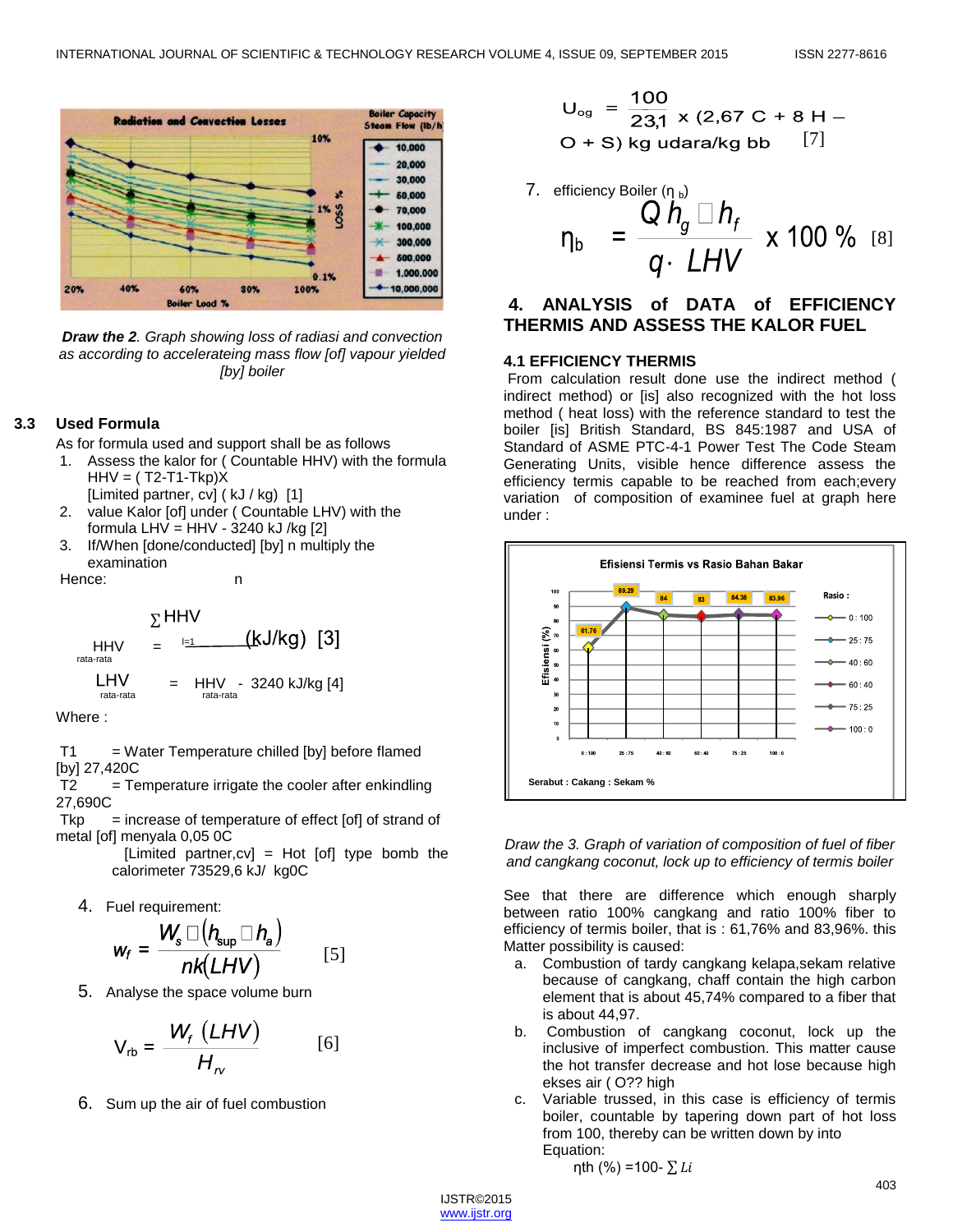At visible above graph is existence of the make-up of efficiency of termis boiler of if done by addition of ratio cangkang to fiber of although difference of a few/little, and its top

Is got from mixture 25% fiber : 75% cangkang and chaff

## **4.2 Fuel**

Fuel is substance which can be burned to yield the heat ( kalor). Process the combustion represent the chemical process [among/between] fuel, air and heat. Process the combustion that happened in space burn the boiler ( boiler) aim to for the fox of fasa irrigate to become the fasa condense. Various fuel type ( like liquid fuel, solid, and gas) available by depend on various factor of like expense, availability, depository, handling, pollution and situating boiler, stove and other combustion equipments. Knowledge hit the nature of fuel assist in chosening real correct fuel for real correct and for the use of efficient fuel. Test the laboratory is usually used to study the nature of and fuel quality. Become to do the combustion needed by three element, that is

- Fuel
- Oxygen
- Temperature to start combustion

Hot kalor of arising out of because the fuel combustion referred by result of combustion or assess to burn the ( heating value)

## **4.3 Value of Kalor Fuel**

Assess the kalor ( heating value) is to the number of energi heat obtained from combustion result 1 fuel singk. Assess this kalor is divided to become two:

- a. high value Kalor or High Heatingvalue ( HHV) is to the number of kalor yielded at combustion process 1 singk of substance bakar,tanpa of[is existence of content irrigate at fuel
- b. b. Assess the low kalor or Low Heating Value ( LHV) [is] to the number of kalor yielded at combustion process 1 fuel singk and some of exploited for the evaporation of so that

## *Tables of 1. attempt result assess the kalor Bomb the bagasse calorimeter ( bagasse) content irrigate at fuel will used up*

|                | NO. T1 0C T2 0C |       | <b>HHV</b> | LHV       |  |
|----------------|-----------------|-------|------------|-----------|--|
|                |                 |       | (kJ/kg)    | (kJ/kg)   |  |
|                | 25.88           | 26.14 | 15441.216  | 12201,216 |  |
| $\overline{2}$ | 26.26           | 26.52 | 15441.216  | 12201,216 |  |
| $\overline{3}$ | 26.65           | 26.92 | 16176,512  | 12936,512 |  |
| $\overline{4}$ | 27.02           | 27.29 | 16176,512  | 12936,512 |  |
| $5^{\circ}$    | 27.42           | 27.69 | 16176,512  | 12936,512 |  |

*Tables of 2. attempt result assess the kalor Bomb the calorimeter fiber ( fiber 75% + cangkang 25%)*

| NO. T10C T2 0C | HHV             | LHV       |  |
|----------------|-----------------|-----------|--|
|                | (kJ/kg)         | (kJ/kg)   |  |
| 25.93          | 26.27 21323.584 | 18083,584 |  |
| 26.44          | 26,78 21323,584 | 18083,584 |  |

|  | 26,94 27,77 20588,288   | 17348.288 |
|--|-------------------------|-----------|
|  | 4 27,38 27,73 22058,88  | 18818.88  |
|  | 5 27,96 28,30 21323,584 | 18083,584 |

*Tables of 3. attempt result assess the kalor Bomb the calorie of metre of Oil of Residu MFO*

| NO. T10C T2 0C |       | <b>HHV</b> | LHV       |  |
|----------------|-------|------------|-----------|--|
|                |       | (kJ/kg)    | (kJ/kg)   |  |
| 1 25.55 26.37  |       | 56617,792  | 53377,792 |  |
| 2 26,43 27,27  |       | 58088,384  | 54848,384 |  |
| 3 27,35 28,17  |       | 56617,792  | 53377,792 |  |
| 4 28.29        | 29.12 | 57353,088  | 54113,088 |  |
| 5 25,13 25,95  |       | 56617,792  | 53377,792 |  |

*Tables of 4. attempt result assess the kalor Bomb the metre calorie lock up paddy*

|               | NO. T10C T2 0C | <b>HHV</b> | LHV       |  |
|---------------|----------------|------------|-----------|--|
|               |                | (kJ/kg)    | (kJ/kg)   |  |
| 1 25,55 26,37 |                | 5609,792   | 53377,792 |  |
| 2 26,43 27,27 |                | 5607,384   | 54848,384 |  |
| 3 27,35 28,17 |                | 5609,792   | 53377,792 |  |
| 4 28.29 29.12 |                | 56453,88   | 54113,088 |  |
|               | 5 25,13 25,95  | 5609,792   | 53377,792 |  |

*Tables of 5. comparison of variation of fuel from facet consume the fuel, efficiency of boiler and material cost burn*

| Bahan Bakar                       | Efisiensi Boiler (%) |
|-----------------------------------|----------------------|
| Minyak Residu MFO                 | 73                   |
| Faiber (cangkang Kelapa +serabut) | 65                   |
| Ampas Tebu (bagase)               | 62                   |
| Sekam Padi                        |                      |

- c. Assess the kalor bagasse of smaller than value of kalor of mixture of fiber and cangkang sawit. Assess the kalor of mixture of fiber and cangkang sawit much more is small compared to by value of kalor of fuel of oil residu. But use of bagasse fuel, fiber and cangkang coconut, paddy chaff upon which burn at PG MODJO PANGGUNG still be economic enough, considering its supply is which is quite a lot and free of charge, while oil residu much more costly.
- d. From this research result is obtained by result of value kalor influencing amount of big substance bakar.Semakin requirement assess the LHV progressively a few fuel used and influence the value of efficiency boiler

# **5. CONCLUSION AND SUGGESTION**

## **5.1 Conclusion**

#### **1. Efficiency of Thermos boiler :**

a. Accelerate the make-up of efficiency of termis boiler happened by conducted by a ratio addition of at cangkang sawit, and experience of the degradation of conducted by a ratio addition of at fiber sawit although difference do not too big